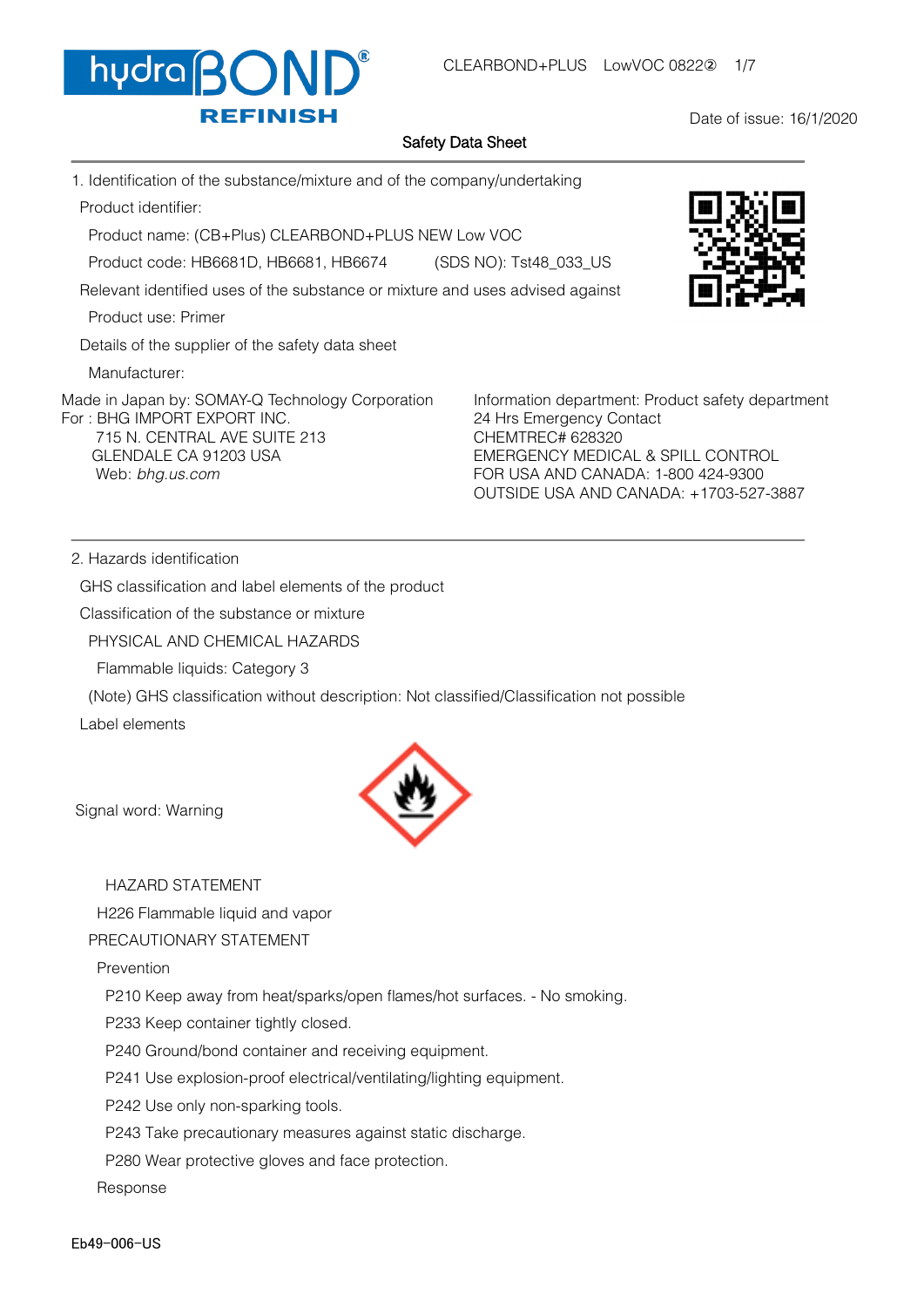P370 + P378 In case of fire: Use appropriate media other than water for extinction.

 P303 + P361 + P353 IF ON SKIN (or hair): Take off immediately all contaminated clothing. Rinse skin with water/shower.

Storage

P403 Store in a well-ventilated place. P235 Keep cool.

### Disposal

P501 Dispose of contents/container in accordance with local/national regulation.

### Specific Physical and Chemical hazards

Flammable liquid. Vapor/air mixture may explode.

3. Composition/information on ingredients

Mixture/Substancex

Mixture

| Ingredient name          | CAS No.  | Content (%) |
|--------------------------|----------|-------------|
| 4-chlorobenzotrifluoride | 98-56-6  | $90 - 95$   |
| Butyl acetate            | 123-86-4 | $1 - 5$     |
| Ethyl acetate            | 141-78-6 | $1 - 5$     |

 There are no additional ingredients present which, within the current knowledge of the supplier and in the concentrations applicable, are classified as hazardous to health or the environment and hence require reporting in this section.

## 4. First-aid measures

#### Descriptions of first-aid measures

Inhalation

Call a POISON CENTER or doctor/physician if you feel unwell.

Skin contact

When contact with skin, remove chemicals with clean/dry cloth as quickly as possible.

Take off immediately all contaminated clothing. Rinse skin with water/shower.

 If you observe unusual symptom, have irritation/pain and/or feel unwell, seek medical advice.

Ingestion

If victim is conscious, give 1 - 2 glasses of water.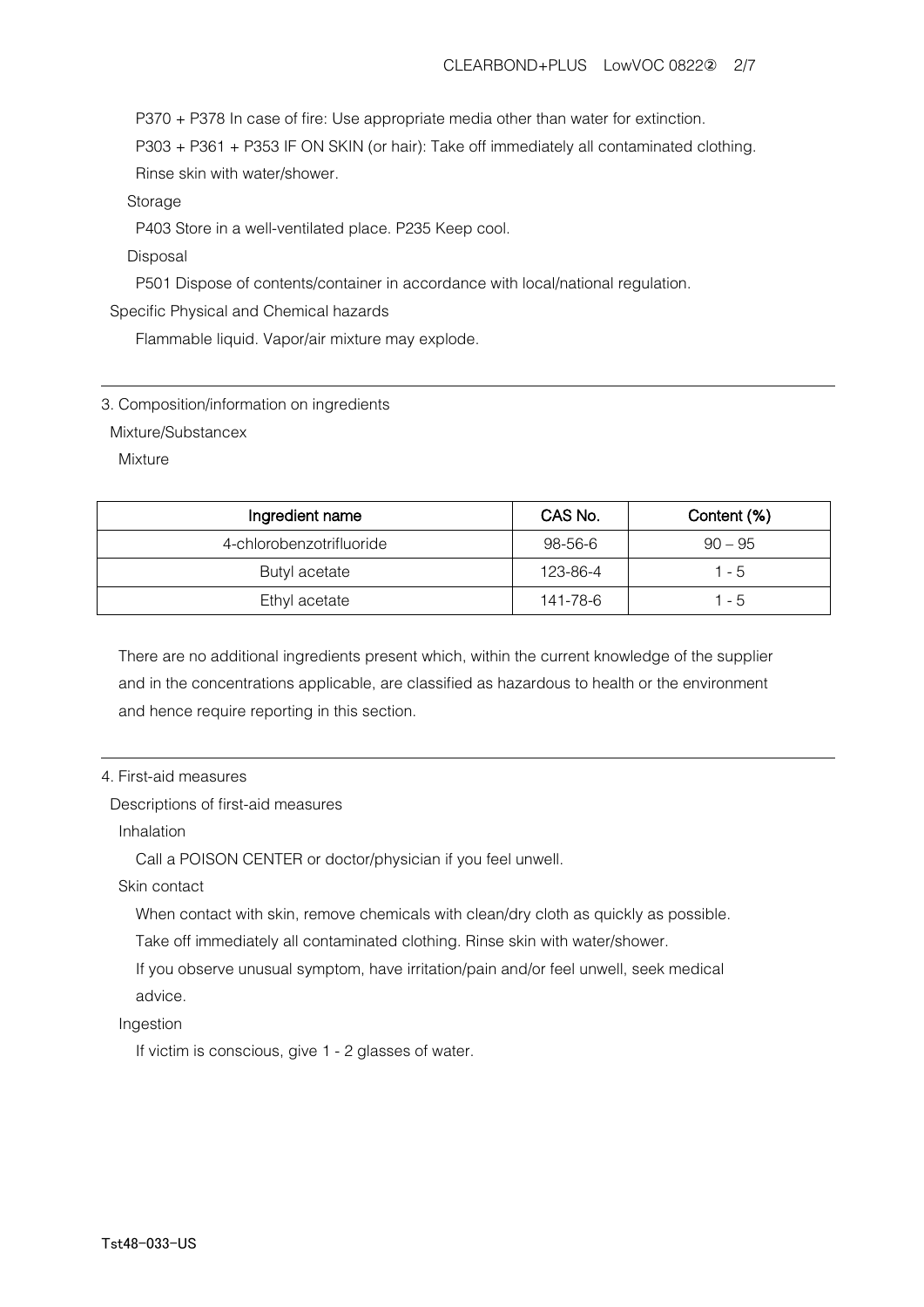## 5. Fire-fighting measures

Extinguishing media

Suitable extinguishing media

In case of fire, use foam, dry powder, CO2 to extinguish.

# Advice for firefighters

Specific fire-fighting measures

Evacuate non-essential personnel to safe area.

Apply water from a safe distance to cool and protect surrounding area.

Special protective equipment and precautions for fire-fighters

Wear protective gloves/protective clothing/eye protection/face protection.

6. Accidental release measures

Personnel precautions, protective equipment and emergency procedures

Keep unauthorized personnel away.

Wear proper protective equipment.

Eliminate all sources of ignition and ventilate the area.

Environmental precautions

Prevent spills from entering sewers, watercourses or low areas.

Methods and materials for containment and cleaning up

 Absorb spill with inert material (dry sand, earth, et al), then place in a chemical waste container.

### 7. Handling and storage

Precautions for safe handling Protective measures

(Protective measures against fire and explosion)

Keep away from heat/sparks/open flames/hot surfaces. - No smoking.

Ground/bond container and receiving equipment.

Use explosion-proof electrical/ventilating/lighting equipment.

Use only non-sparking tools.

Take precautionary measures against static discharge.

#### Safety Measures

Wear protective gloves and face protection.

Wash hands et al thoroughly after handling.

Any incompatibilities

Strong acids should not be mixed with the chemicals.

#### Storage

Conditions for safe storage

Store in a well-ventilated place. Keep container tightly closed. Keep cool.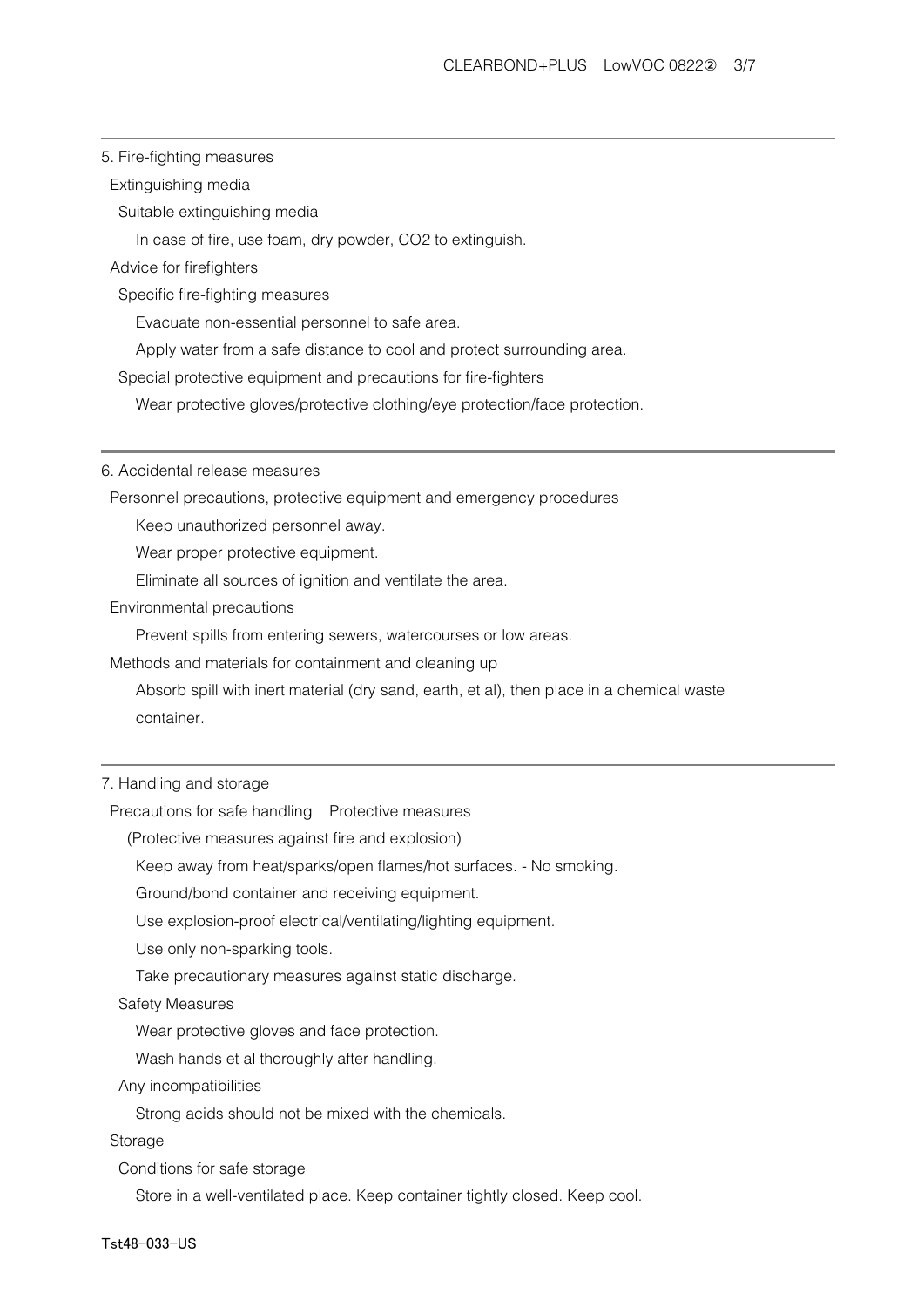```
8. Exposure controls/personal protection
Control parameters
 Adopted value
   (Butyl acetate)
   ACGIH(2015) TWA: 50ppm;
           STEL: 150ppm (Eye & URT irr)
   (Ethyl acetate)
   ACGIH(1979) TWA: 400ppm (URT & eye irr)
 OSHA-PEL
   (Butyl acetate)
   TWA: 150ppm, 710mg/m3
   (Ethyl acetate)
   TWA: 400ppm, 1400mg/m3
 NIOSH-REL
   (Butyl acetate)
   TWA: 150ppm; STEL: 200ppm
   (Ethyl acetate)
   TWA: 400ppm
Exposure controls
 Appropriate engineering controls
   Do not use in areas without adequate ventilation.
 Individual protection measures
 Respiratory protection
   Wear respiratory protection.
 Hand protection
   Wear protective gloves.
 Eye protection
   Wear eye/face protection.
 Skin and body protection
   Wear face protection (as specified by the manufacturer/supplier or the competent authority.)
```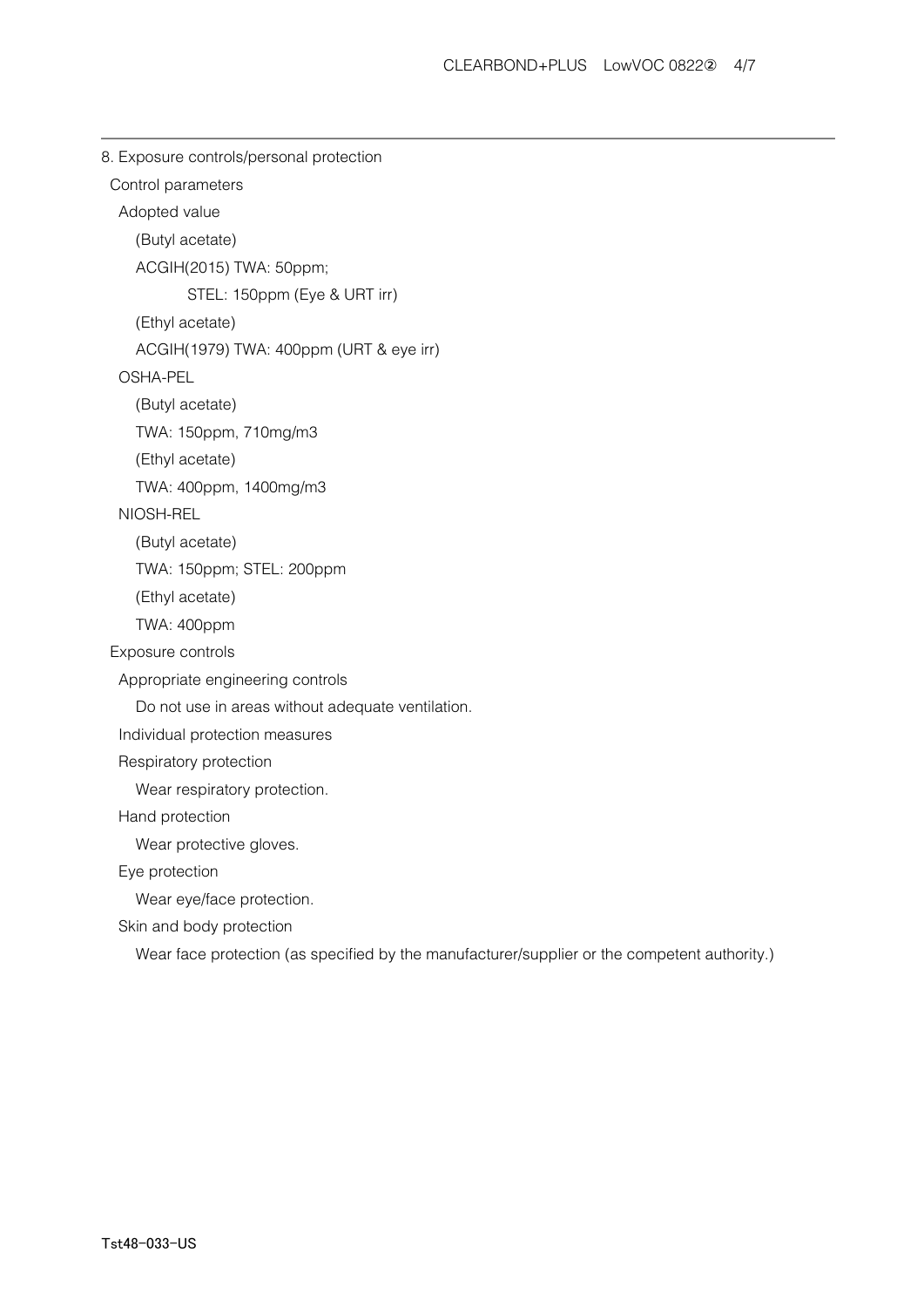9. Physical and Chemical Properties

Information on basic physical and chemical properties

Physical state: Liquid

Color: Colorless, Clear

Odor: Solvent odor Boiling point or initial boiling point: 138.6℃

Melting point/Freezing point: -32.8

Flammability (gases, liquids and solids): Ignitable

Flash point: 40℃

Auto-ignition temperature: 500℃

Lower and upper explosion limit/flammability limit: Not available.

Lower explosion limit: 0.9vol %

Upper explosion limit: 10.5vol %

Vapor pressure: 706.61Pa

VOC: 95.5g/liter / 0.797 :lb/gal

Relative vapor density (Air=1): 6.2

Density and/or relative density : 1.3

Kinematic viscosity: Not available.

**Solubility** 

Solubility in water: Slightly soluble

10. Stability and Reactivity

**Reactivity** 

Runaway polymerization will not occur.

Chemical stability

Stable under normal storage/handling conditions.

Possibility of hazardous reactions

Vapors may catch fire and explode.

Conditions to avoid

Forms shock-sensitive mixtures with certain other specific materials.

Incompatible materials

Strong acids, Strong oxidizing agents

Hazardous decomposition products

Carbon oxides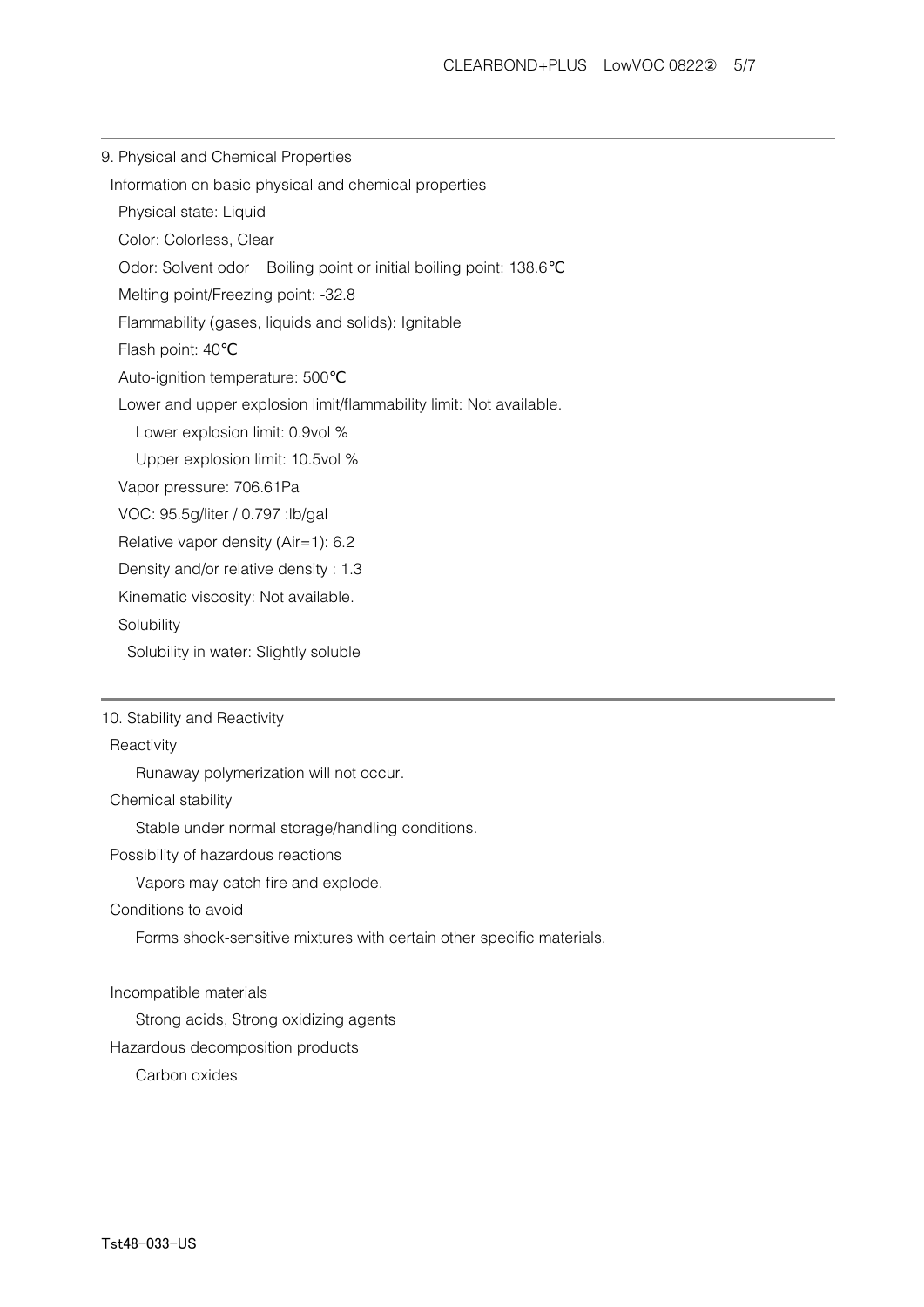11. Toxicological Information Information on toxicological effects Acute toxicity data is not available. Allergenic and sensitizing effects data is not available.

Mutagenic effects data is not available.

Carcinogenic effects data is not available.

Teratogenic effects data is not available.

Reproductive toxicity data is not available.

Aspiration hazard data is not available.

12. Ecological Information **Ecotoxicity**  Ecotoxicity data is not available. Water solubility (Butyl acetate) 0.7 g/100 ml (20 °C) (ICSC, 2003) (Ethyl acetate) 8 g/100 ml (PHYSPROP\_DB, 2009) Persistence and degradability (Butyl acetate) Degrade rapidly (BOD\_Degradation : 98% (SIDS, 2009)) Bioaccumulative potential (Butyl acetate) log Pow=1.78 (PHYSPROP DB, 2009) (Ethyl acetate) log Pow=0.73 (ICSC, 2014) Mobility in soil Mobility in soil data is not available. Other adverse effects Ozone depleting chemical data is not available.

13. Disposal considerations

Waste treatment methods

Dispose of contents/container in accordance with local/national regulation.